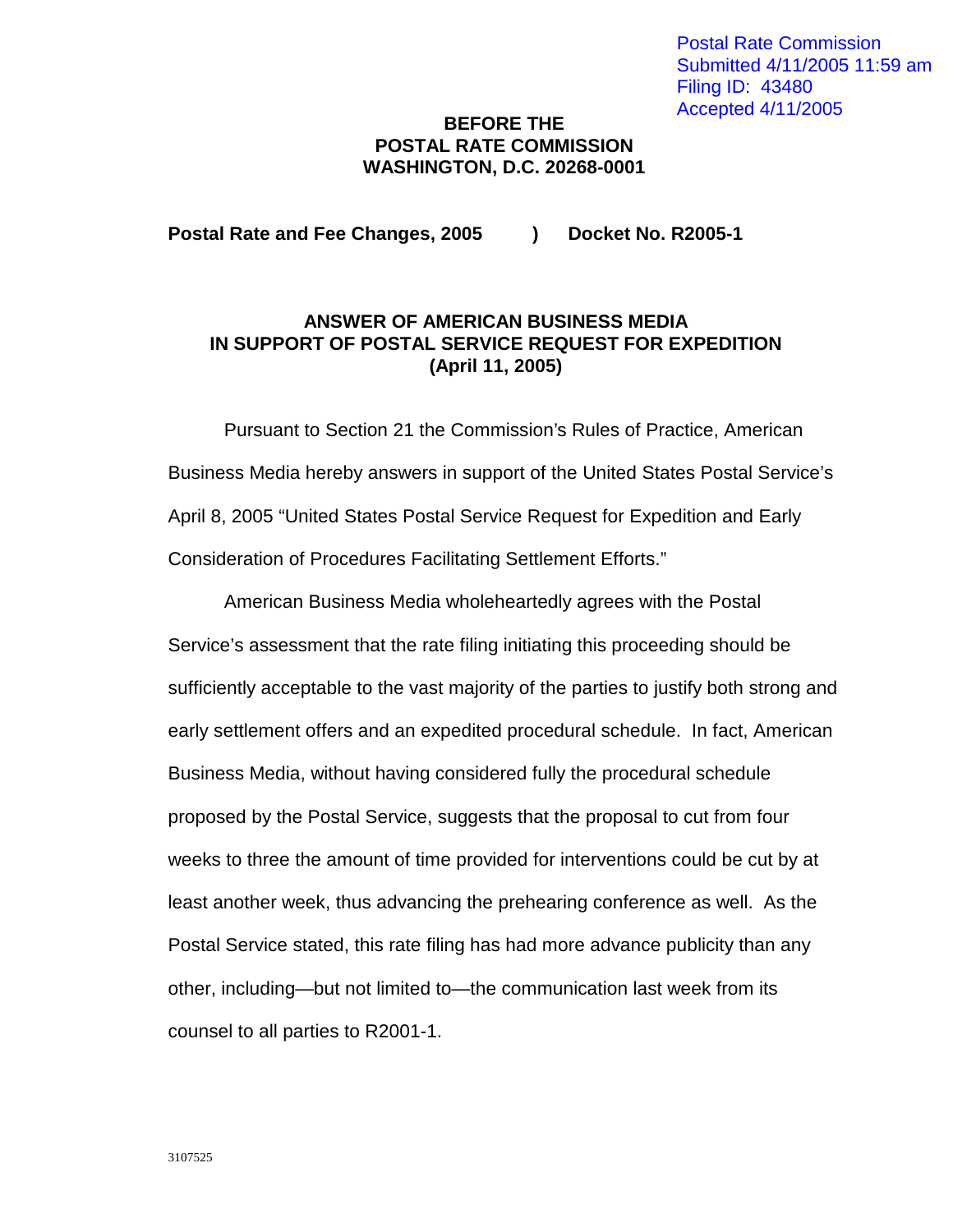In support of this suggestion, American Business Media refers the Commission to the practice of a sister regulatory agency, the Federal Energy Regulatory Commission (FERC). Rate increases filed by regulated electric utilities are typically filed at FERC with no advance warning, and although they are generally far less voluminous than postal rate filings, they do typically involve a substantial amount of complex data for both an historic and a future test year (and issues such as jurisdictional splits, rate of return and treatment of taxes and tax credits that are not applicable to postal rate increases).

FERC's standard practice is to provide three weeks for the filing of interventions, but unlike the simple interventions required at this agency, interventions at FERC by those opposing the rate increase must be accompanied by a protest that details complex objections, often accompanied by affidavits in support of the objections. In other words, FERC provides three weeks for parties to analyze and protest a rate filing. Here, nothing more than a statement of intent to participate is required, and especially under the circumstances addressed by the Postal Service, it would not be unreasonable to